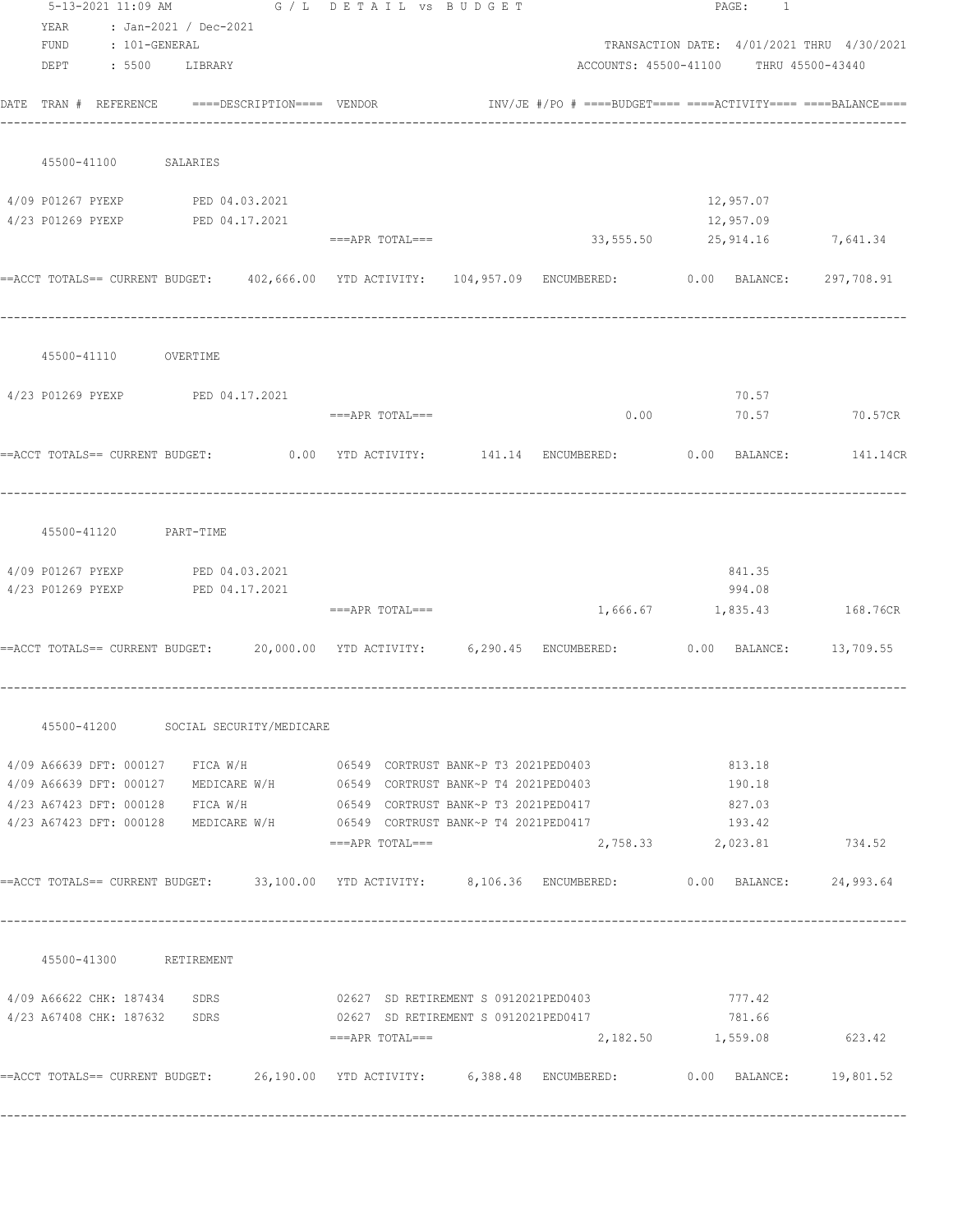|                    |  | 5-13-2021 11:09 AM G / L DETAIL VS BUDGET                                                                    |                                                |            |                                        | PAGE: 2       |                                            |
|--------------------|--|--------------------------------------------------------------------------------------------------------------|------------------------------------------------|------------|----------------------------------------|---------------|--------------------------------------------|
| YEAR               |  | : Jan-2021 / Dec-2021                                                                                        |                                                |            |                                        |               |                                            |
| FUND : 101-GENERAL |  |                                                                                                              |                                                |            |                                        |               | TRANSACTION DATE: 4/01/2021 THRU 4/30/2021 |
|                    |  | DEPT : 5500 LIBRARY                                                                                          |                                                |            | ACCOUNTS: 45500-41100 THRU 45500-43440 |               |                                            |
|                    |  | DATE TRAN # REFERENCE ====DESCRIPTION==== VENDOR NOTE: #/PO # ====BUDGET==== ====ACTIVITY==== ===BALANCE==== |                                                |            |                                        |               |                                            |
|                    |  | 45500-41500 GROUP INSURANCE                                                                                  |                                                |            |                                        |               |                                            |
|                    |  | 4/09 A66625 CHK: 187437 LIFE INSURANCE 09305 STANDARD INSURA 0162021PED0403                                  |                                                |            |                                        | 13.32         |                                            |
|                    |  | 4/09 B19400 Self Ins Self Insurance                                                                          |                                                | JE# 010898 |                                        | 4,142.00      |                                            |
|                    |  | 4/09 A67436 CHK: 187637 DENTAL INSURANCE 00554 DELTA DENTAL PL 0262021PED0403                                |                                                |            |                                        | 156.72        |                                            |
|                    |  | 4/23 A67437 CHK: 187637 DENTAL INSURANCE 00554 DELTA DENTAL PL 0262021PED0417 156.72                         |                                                |            |                                        |               |                                            |
|                    |  | 4/23 B19466 Self Ins Self Insurance                                                                          |                                                |            | $JE# 010922$ 4, 142.00                 |               |                                            |
|                    |  |                                                                                                              | $==APR$ TOTAL=== $12,139.17$ 8,610.76 3,528.41 |            |                                        |               |                                            |
|                    |  | ==ACCT TOTALS== CURRENT BUDGET: 145,670.00 YTD ACTIVITY: 33,294.03 ENCUMBERED: 0.00 BALANCE: 112,375.97      |                                                |            |                                        |               |                                            |
|                    |  | 45500-41700 COMPENSATED ABSENCES                                                                             |                                                |            |                                        |               |                                            |
|                    |  | ==ACCT TOTALS== CURRENT BUDGET: 0.00 YTD ACTIVITY: 7,594.40 ENCUMBERED: 0.00 BALANCE: 7,594.40CR             |                                                |            |                                        |               |                                            |
|                    |  | 45500-42200 PROFESSIONAL SERVICES                                                                            |                                                |            |                                        |               |                                            |
|                    |  | 45500-42210 LICENSE FEES                                                                                     |                                                |            |                                        |               |                                            |
|                    |  | 45500-42300 LEGAL PUBLICATIONS                                                                               |                                                |            |                                        |               |                                            |
|                    |  | 45500-42310 NEWSPAPERS                                                                                       |                                                |            |                                        |               |                                            |
|                    |  | 45500-42500 REPAIR & MAINTENANCE                                                                             |                                                |            |                                        |               |                                            |
|                    |  | 4/06 A65972 CHK: 187278 PLUMBING PARTS 01497 GRAINGER 9824502091                                             |                                                |            |                                        | 5.04          |                                            |
|                    |  | 4/06 A66324 CHK: 187254 HVAC REPAIRS @ LIBRA 09384 DIRECT DIGITAL 9308                                       |                                                |            |                                        | 220.00        |                                            |
|                    |  | 4/20 A66937 CHK: 187605 HVAC REPAIRS 02840 TESSIER'S INC TES054194                                           |                                                |            |                                        | 435.00        |                                            |
|                    |  | 4/20 A67071 CHK: 187494 HVAC REPAIRS 69384 DIRECT DIGITAL 9413                                               |                                                |            |                                        | 165.00        |                                            |
|                    |  |                                                                                                              | ===APR TOTAL===                                |            |                                        | 125.00 825.04 | 700.04CR                                   |
|                    |  | ==ACCT_TOTALS==_CURRENT_BUDGET:     1,500.00  YTD_ACTIVITY:     2,198.08  ENCUMBERED:       0.00  BALANCE:   |                                                |            |                                        |               | 698.08CR                                   |
|                    |  |                                                                                                              |                                                |            |                                        |               |                                            |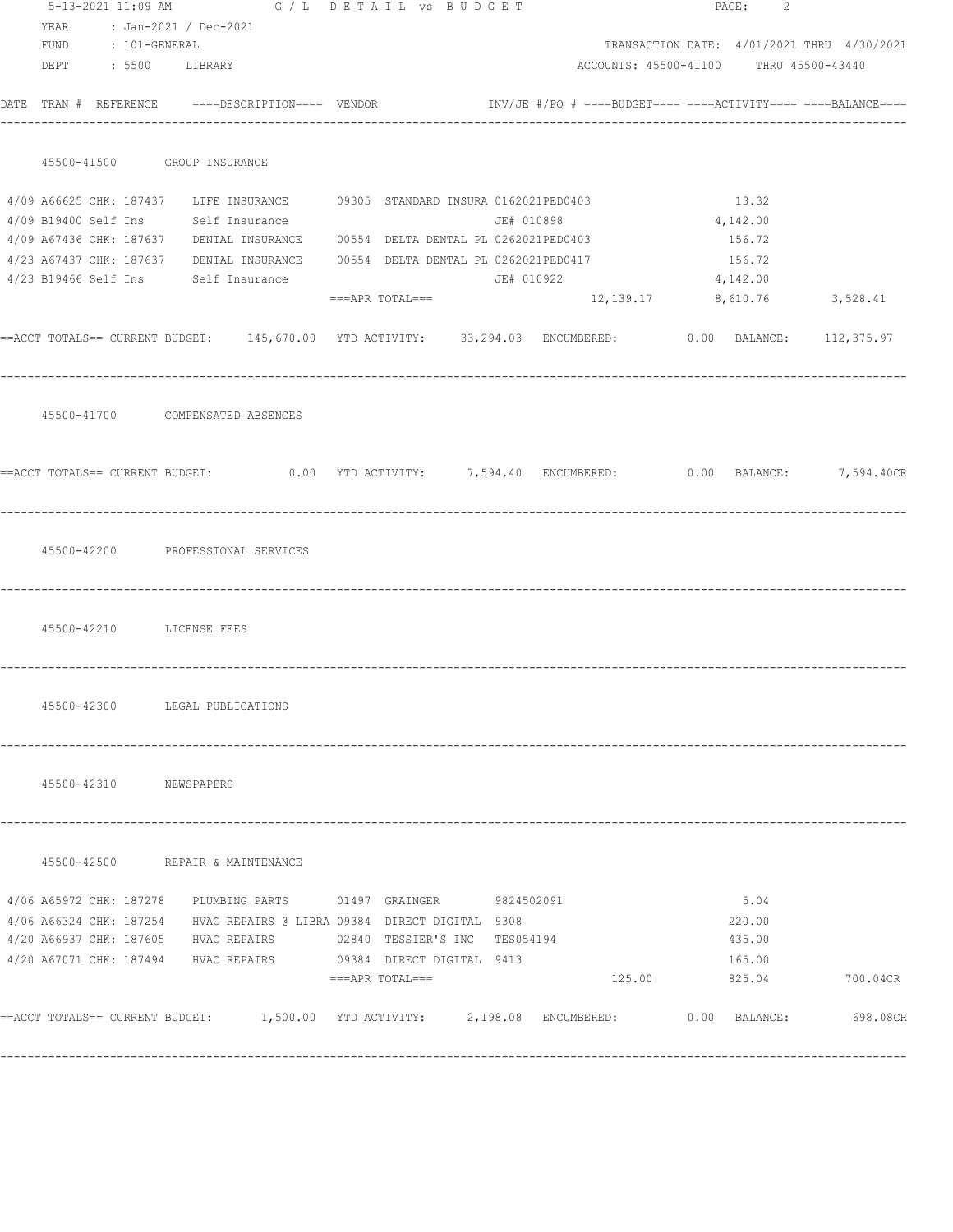|                                    |                                                                                                                 |                                                     |                                            | 3<br>PAGE: |          |
|------------------------------------|-----------------------------------------------------------------------------------------------------------------|-----------------------------------------------------|--------------------------------------------|------------|----------|
| YEAR                               | : Jan-2021 / Dec-2021                                                                                           |                                                     |                                            |            |          |
| FUND<br>: 101-GENERAL              |                                                                                                                 |                                                     | TRANSACTION DATE: 4/01/2021 THRU 4/30/2021 |            |          |
| DEPT : 5500 LIBRARY                |                                                                                                                 |                                                     | ACCOUNTS: 45500-41100 THRU 45500-43440     |            |          |
|                                    | DATE TRAN # REFERENCE ====DESCRIPTION==== VENDOR $INVJE$ #/PO # ====BUDGET==== ====ACTIVITY==== ====BALANCE==== |                                                     |                                            |            |          |
|                                    | 45500-42510 WINDOW REPAIR/REPLACE                                                                               |                                                     |                                            |            |          |
|                                    |                                                                                                                 |                                                     |                                            |            |          |
|                                    | 45500-42600 SUPPLIES & MATERIALS                                                                                |                                                     |                                            |            |          |
| 4/06 A66280 CHK: 187215            | <b>MATS</b>                                                                                                     | 08281 ARAMARK 2801264595                            |                                            | 68.86      |          |
| 4/06 A66349 CHK: 187212            | DOT LABELS                                                                                                      | 09703 AMAZON CAPITAL 1J6V-HLHV-3346                 |                                            | 13.01      |          |
| 4/20 A66793 CHK: 187540            |                                                                                                                 | ENVELOPES 01590 MCLEOD'S PRINTI 48222               |                                            | 149.90     |          |
| 4/20 A66936 CHK: 187525            |                                                                                                                 | CUSTODIAL SUPPLIES 02811 JONES SUPPLIES 129471      |                                            | 87.19      |          |
| 4/20 A67094 CHK: 187445            |                                                                                                                 | FACE MASKS 69703 AMAZON CAPITAL 1DNK-N1C9-N1PC      |                                            | 29.97      |          |
| 4/20 A67095 CHK: 187445            |                                                                                                                 | LABELS, MARKERS 09703 AMAZON CAPITAL 1XMH-QQJF-W1K9 |                                            | 37.77      |          |
| 4/20 A67116 CHK: 187444            |                                                                                                                 | FLAGS 10315 ALL FLAGS LLC 742115                    |                                            | 66.30      |          |
| 4/21 A67324 CHK: 187622            |                                                                                                                 | ACCT #5839 07141 FIRST NATIONAL 08-06799-14565      |                                            | 19.94      |          |
| 4/21 A67336 CHK: 187622            |                                                                                                                 | ACCT #5839 07141 FIRST NATIONAL 209235              |                                            | 27.20      |          |
| 4/21 A67341 CHK: 187622            | ACCT #5839                                                                                                      | 07141 FIRST NATIONAL 26-06763-20178                 |                                            | 125.99     |          |
| 4/21 A67342 CHK: 187622            | ACCT #5839                                                                                                      | 07141 FIRST NATIONAL 26671223                       |                                            | 219.96     |          |
| 4/21 A67356 CHK: 187622            | ACCT #5839                                                                                                      | 07141 FIRST NATIONAL 378528                         |                                            | 104.99     |          |
|                                    | 4/21 A67357 CHK: 187622 ACCT #5839                                                                              | 07141 FIRST NATIONAL 378734                         |                                            | 104.85     |          |
|                                    |                                                                                                                 | ===APR TOTAL===                                     | 833.33 1,055.93                            |            | 222.60CR |
|                                    | ==ACCT TOTALS== CURRENT BUDGET: 10,000.00 YTD ACTIVITY: 1,629.22 ENCUMBERED: 0.00 BALANCE: 8,370.78             |                                                     |                                            |            |          |
|                                    | 45500-42610 SUMMER READING PROGRAM                                                                              |                                                     |                                            |            |          |
| 45500-42660 SMALL EQUIPMENT        |                                                                                                                 |                                                     |                                            |            |          |
| 45500-42661 POSTAGE                |                                                                                                                 |                                                     |                                            |            |          |
| 4/21 A67361 CHK: 187622            |                                                                                                                 | ACCT #5839 07141 FIRST NATIONAL 419                 |                                            | 2.75       |          |
| 4/21 A67362 CHK: 187622            |                                                                                                                 | ACCT #5839 07141 FIRST NATIONAL 445                 |                                            | 3.28       |          |
| 4/21 A67364 CHK: 187622            |                                                                                                                 | ACCT #5839 07141 FIRST NATIONAL 508                 |                                            | 8.25       |          |
| 4/21 A67366 CHK: 187622            |                                                                                                                 | ACCT #5839 07141 FIRST NATIONAL 516                 |                                            | 8.78       |          |
| 4/21 A67371 CHK: 187622            | ACCT #5839                                                                                                      | 07141 FIRST NATIONAL 613                            |                                            | 128.09     |          |
| 4/21 A67372 CHK: 187622 ACCT #5839 |                                                                                                                 | 07141 FIRST NATIONAL 622                            |                                            | 17.36      |          |
|                                    |                                                                                                                 | $===APR$ $TOTAL==$                                  | 150.00                                     | 168.51     | 18.51CR  |
|                                    |                                                                                                                 |                                                     |                                            |            |          |

45500-42690 MINITEX FEES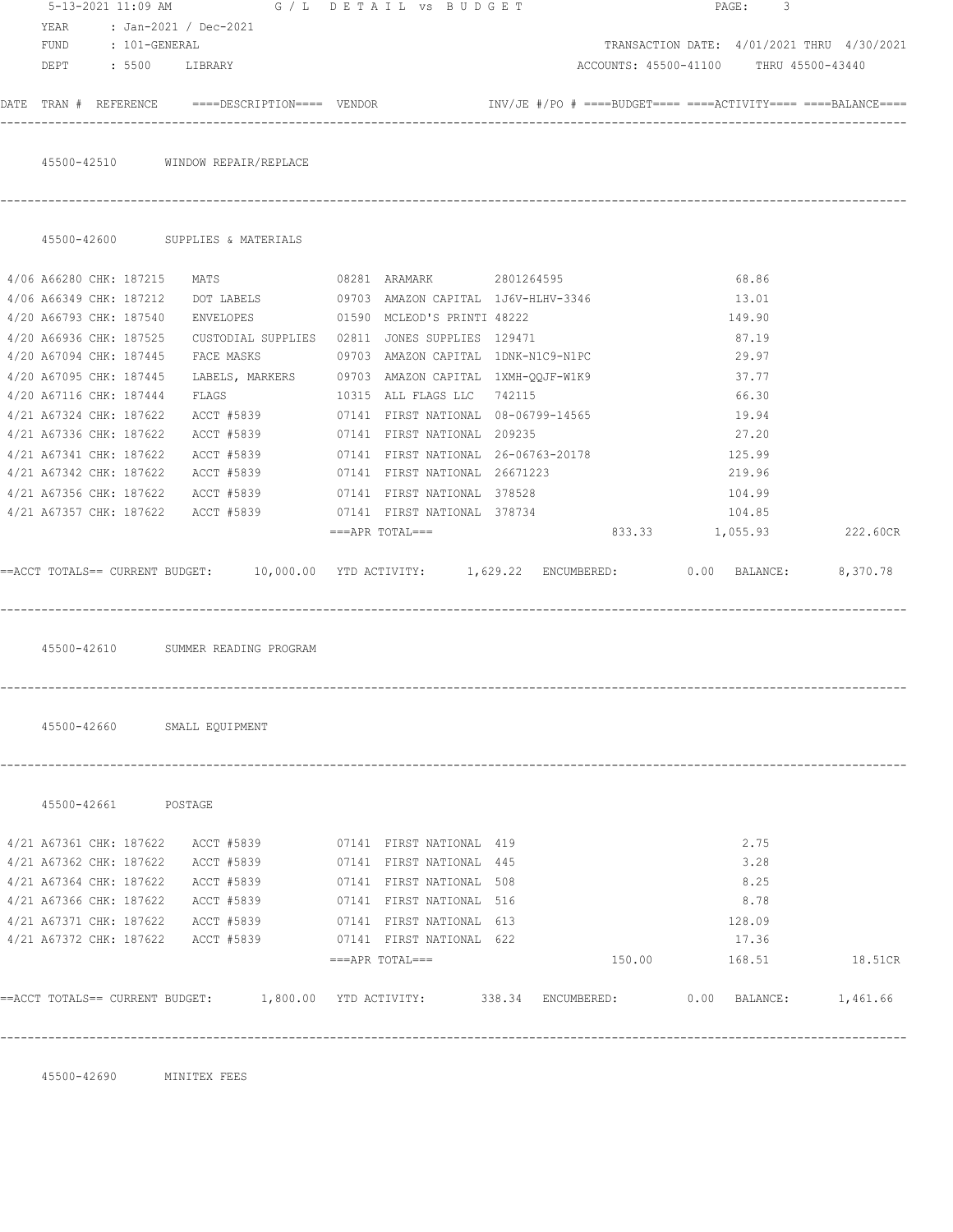|                            | 5-13-2021 11:09 AM G / L DETAIL VS BUDGET                                                                                |                               |  | PAGE: 4                                    |  |
|----------------------------|--------------------------------------------------------------------------------------------------------------------------|-------------------------------|--|--------------------------------------------|--|
| YEAR : Jan-2021 / Dec-2021 |                                                                                                                          |                               |  |                                            |  |
| FUND : 101-GENERAL         |                                                                                                                          |                               |  | TRANSACTION DATE: 4/01/2021 THRU 4/30/2021 |  |
| DEPT : 5500 LIBRARY        |                                                                                                                          |                               |  | ACCOUNTS: 45500-41100 THRU 45500-43440     |  |
|                            | DATE TRAN # REFERENCE ====DESCRIPTION==== VENDOR           INV/JE #/PO # ====BUDGET==== ====ACTIVITY==== ====BALANCE==== |                               |  |                                            |  |
| 45500-42690 MINITEX FEES   |                                                                                                                          | $\star$ ( CONTINUED ) $\star$ |  |                                            |  |
|                            |                                                                                                                          |                               |  |                                            |  |
|                            | 4/20 A66654 CHK: 187566 CATALOGING SUBSCRIPT 00141 OCLC INC 1000099810                                                   |                               |  | 354.63                                     |  |
|                            | 4/20 A66655 CHK: 187566 CATALOGING SUBSCRIPT 00141 OCLC INC 1000111198                                                   |                               |  | 354.63                                     |  |
|                            |                                                                                                                          | ===APR TOTAL===               |  | 400.00 709.26 309.26CR                     |  |
|                            | ==ACCT TOTALS== CURRENT BUDGET: 4,800.00 YTD ACTIVITY: 1,418.52 ENCUMBERED: 0.00 BALANCE: 3,381.48                       |                               |  |                                            |  |
|                            |                                                                                                                          |                               |  |                                            |  |
|                            | 45500-42691 DATABASE SYS UPDATE                                                                                          |                               |  |                                            |  |
|                            |                                                                                                                          |                               |  |                                            |  |
|                            |                                                                                                                          |                               |  |                                            |  |
| 45500-42692 PERIODICALS    |                                                                                                                          |                               |  |                                            |  |
|                            |                                                                                                                          |                               |  |                                            |  |
|                            | ==ACCT TOTALS== CURRENT BUDGET: 5,000.00 YTD ACTIVITY: 25.00 ENCUMBERED: 0.00 BALANCE: 4,975.00                          |                               |  |                                            |  |
|                            |                                                                                                                          |                               |  |                                            |  |
|                            |                                                                                                                          |                               |  |                                            |  |
|                            | 45500-42693 E-BOOKS/AUDIO BOOKS                                                                                          |                               |  |                                            |  |
|                            |                                                                                                                          |                               |  |                                            |  |
|                            | 4/06 A66274 CHK: 187359 CHILDRENS AUDIO BOOK 08223 OVERDRIVE INC 02495DA21081770                                         | ===APR TOTAL===               |  | 28.00<br>1,429.25 28.00 1,401.25           |  |
|                            |                                                                                                                          |                               |  |                                            |  |
|                            | ==ACCT TOTALS== CURRENT BUDGET: 17,151.00 YTD ACTIVITY: 4,285.53 ENCUMBERED: 0.00 BALANCE: 12,865.47                     |                               |  |                                            |  |
|                            |                                                                                                                          |                               |  |                                            |  |
|                            |                                                                                                                          |                               |  |                                            |  |
|                            | 45500-42700 TRAVEL, CONF & DUES                                                                                          |                               |  |                                            |  |
|                            | 4/06 A66374 CHK: 187409 CATALOGING TRAINING 10308 KELLY THOMPSON 3192021                                                 |                               |  | 250.00                                     |  |
|                            |                                                                                                                          | ===APR TOTAL===               |  | 141.67 250.00 108.33CR                     |  |
|                            |                                                                                                                          |                               |  |                                            |  |
|                            | ==ACCT TOTALS== CURRENT BUDGET: 1,700.00 YTD ACTIVITY: 250.00 ENCUMBERED: 0.00 BALANCE: 1,450.00                         |                               |  |                                            |  |
|                            |                                                                                                                          |                               |  |                                            |  |
| 45500-42800 UTILITIES      |                                                                                                                          |                               |  |                                            |  |
|                            | 4/06 A65966 CHK: 187277 SECURITY CODE PROGRA 01417 GOLDEN WEST TEC 380416                                                |                               |  | 35.00                                      |  |
|                            | 4/06 A66052 CHK: 187350 221 N DUFF ST 01830 NORTHWESTERN EN 2585828-3-2/21                                               |                               |  | 2,923.86                                   |  |
|                            | 4/06 A66246 CHK: 187343 ACCT #00217267-0 06750 ATV HOLDINGS, L 10873397                                                  |                               |  | 67.95                                      |  |
|                            | 4/06 A66366 CHK: 187311 1ST QTR CELL PHONE R 10205 KEVIN KENKEL 3/2021                                                   |                               |  | 45.00                                      |  |
|                            | 4/20 A66777 CHK: 187509 QUARTERLY SECURITY M 01417 GOLDEN WEST TEC 381270                                                |                               |  | 89.97                                      |  |
|                            | 4/20 A66826 CHK: 187558 221 N DUFF ST 01830 NORTHWESTERN EN 2585828-3-3/21                                               |                               |  | 3, 143. 78<br>3.54                         |  |
|                            | 4/20 A67016 CHK: 187552 ACCT #00223662-2 06750 ATV HOLDINGS, L 10878628                                                  |                               |  |                                            |  |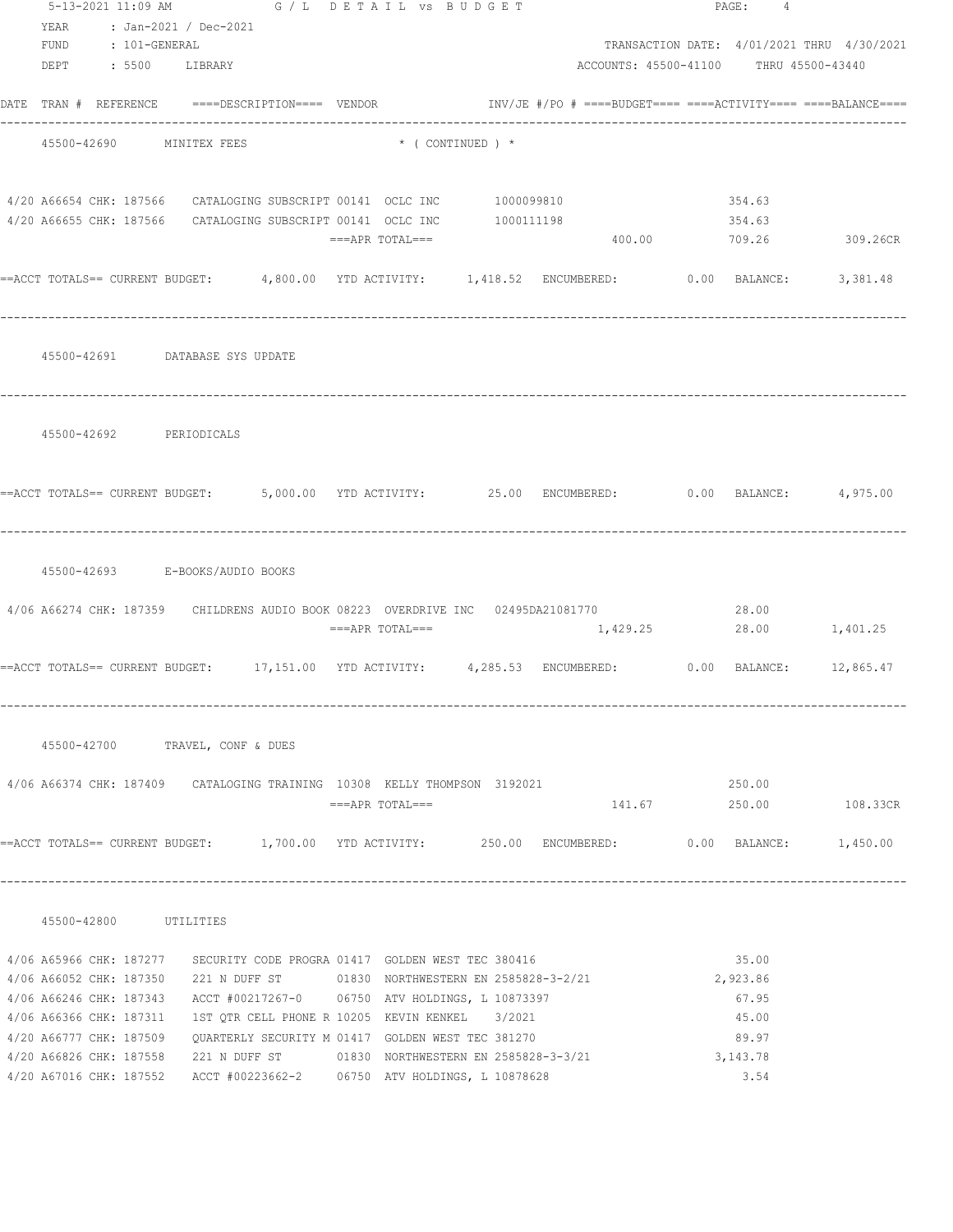|                            | 5-13-2021 11:09 AM G / L DETAIL VS BUDGET                                                                                                   |                 |                               |                                        | PAGE: 5 |                                            |
|----------------------------|---------------------------------------------------------------------------------------------------------------------------------------------|-----------------|-------------------------------|----------------------------------------|---------|--------------------------------------------|
| YEAR : Jan-2021 / Dec-2021 |                                                                                                                                             |                 |                               |                                        |         |                                            |
| FUND : 101-GENERAL         |                                                                                                                                             |                 |                               |                                        |         | TRANSACTION DATE: 4/01/2021 THRU 4/30/2021 |
| DEPT : 5500 LIBRARY        |                                                                                                                                             |                 |                               | ACCOUNTS: 45500-41100 THRU 45500-43440 |         |                                            |
|                            | DATE TRAN # REFERENCE ====DESCRIPTION==== VENDOR                              INV/JE #/PO # ====BUDGET==== ====ACTIVITY==== ====BALANCE==== |                 |                               |                                        |         |                                            |
| 45500-42800 UTILITIES      |                                                                                                                                             |                 | $\star$ ( CONTINUED ) $\star$ |                                        |         |                                            |
|                            | 4/20 A67018 CHK: 187552 ACCT #00217267-0 06750 ATV HOLDINGS, L 10878694                                                                     |                 |                               |                                        | 72.45   |                                            |
|                            |                                                                                                                                             | ===APR TOTAL=== |                               |                                        |         | 3,083.33 6,381.55 3,298.22CR               |
|                            | ==ACCT TOTALS== CURRENT BUDGET: 37,000.00 YTD ACTIVITY: 9,495.64 ENCUMBERED: 0.00 BALANCE: 27,504.36                                        |                 |                               |                                        |         |                                            |
| 45500-42801 WEBSITE        |                                                                                                                                             |                 |                               |                                        |         |                                            |
|                            | 45500-42830 UTILITIES-WATER/SEWER                                                                                                           |                 |                               |                                        |         |                                            |
|                            | 4/06 A65848 CHK: 187236 221 DUFF ST N - LIBR 00445 CITY OF MITCHEL 04-001100-00-3/21                                                        | ===APR TOTAL=== |                               | 116.67                                 | 122.55  | 122.55 5.88CR                              |
|                            | ==ACCT TOTALS== CURRENT BUDGET: 1,400.00 YTD ACTIVITY: 122.55 ENCUMBERED: 0.00 BALANCE: 1,277.45                                            |                 |                               |                                        |         |                                            |
|                            | 45500-42902 COMPUTER SOFTWARE                                                                                                               |                 |                               |                                        |         |                                            |
|                            | ==ACCT TOTALS== CURRENT BUDGET: 105.00 YTD ACTIVITY: 160.00 ENCUMBERED: 0.00 BALANCE: 55.00CR                                               |                 |                               |                                        |         |                                            |
|                            | 45500-42903 LIBRARY PROGRAMMING                                                                                                             |                 |                               |                                        |         |                                            |
|                            | 45500-42904 COMPUTER EQUIPMENT                                                                                                              |                 |                               |                                        |         |                                            |
| 45500-42920                | WORKSTUDY                                                                                                                                   |                 |                               |                                        |         |                                            |
| 45500-42930                | ATRIUUM                                                                                                                                     |                 |                               |                                        |         |                                            |
|                            |                                                                                                                                             |                 |                               |                                        |         |                                            |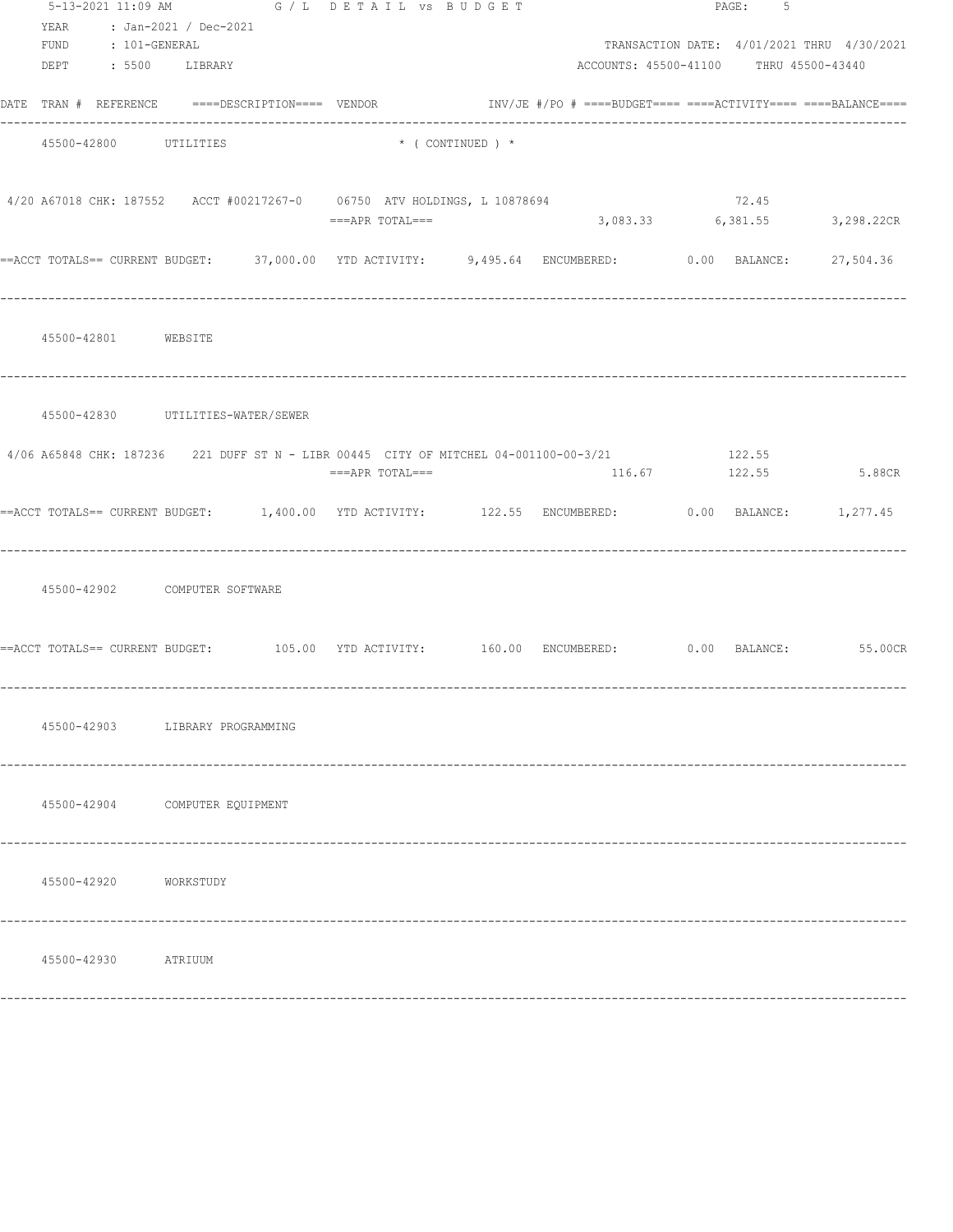|      | 5-13-2021 11:09 AM                                 | G / L DETAIL VS BUDGET                                                    |       |                                                                | PAGE:<br>6                                                                                     |
|------|----------------------------------------------------|---------------------------------------------------------------------------|-------|----------------------------------------------------------------|------------------------------------------------------------------------------------------------|
| YEAR |                                                    | : Jan-2021 / Dec-2021                                                     |       |                                                                |                                                                                                |
|      | FUND : 101-GENERAL                                 |                                                                           |       |                                                                | TRANSACTION DATE: 4/01/2021 THRU 4/30/2021                                                     |
|      |                                                    | DEPT : 5500 LIBRARY                                                       |       |                                                                | ACCOUNTS: 45500-41100 THRU 45500-43440                                                         |
|      |                                                    |                                                                           |       |                                                                |                                                                                                |
|      |                                                    | DATE    TRAN   #     REFERENCE             ====DESCRIPTION====     VENDOR |       |                                                                | $\text{INV}/\text{JE}$ #/PO # ====BUDGET==== ====ACTIVITY==== ====BALANCE====                  |
|      |                                                    | 45500-43200 BUILDING RENOVATIONS                                          |       |                                                                |                                                                                                |
|      |                                                    |                                                                           |       |                                                                |                                                                                                |
|      |                                                    | 45500-43325 LED LIGHTING                                                  |       |                                                                |                                                                                                |
|      |                                                    |                                                                           |       |                                                                |                                                                                                |
|      |                                                    | 45500-43350 BOILER/HVAC                                                   |       |                                                                |                                                                                                |
|      |                                                    | 45500-43400 FURNITURE & EQUIPMENT                                         |       |                                                                |                                                                                                |
|      |                                                    |                                                                           |       |                                                                |                                                                                                |
|      |                                                    |                                                                           |       |                                                                | ==ACCT TOTALS== CURRENT BUDGET: 3,165.00 YTD ACTIVITY: 3,164.65 ENCUMBERED: 0.00 BALANCE: 0.35 |
|      | 45500-43420 BOOKS                                  |                                                                           |       |                                                                |                                                                                                |
|      |                                                    |                                                                           |       |                                                                |                                                                                                |
|      | 4/06 A65890 CHK: 187301                            | ADULT BOOKS                                                               |       | 01015 INGRAM LIBRARY 51003398                                  | 142.92                                                                                         |
|      | 4/06 A65891 CHK: 187301                            | ADULT BOOKS                                                               |       | 01015 INGRAM LIBRARY 51052226                                  | 64.98                                                                                          |
|      | 4/06 A65892 CHK: 187301                            | ADULT BOOKS                                                               |       | 01015 INGRAM LIBRARY 51141946                                  | 123.14                                                                                         |
|      | 4/06 A65893 CHK: 187301                            | ADULT BOOKS                                                               |       | 01015 INGRAM LIBRARY 51280664                                  | 60.73                                                                                          |
|      | 4/06 A65894 CHK: 187301                            | ADULT BOOKS                                                               | 01015 | INGRAM LIBRARY 51709688                                        | 55.39                                                                                          |
|      | 4/06 A65895 CHK: 187301                            | ADULT BOOKS                                                               |       | 01015 INGRAM LIBRARY 51746047                                  | 18.49                                                                                          |
|      | 4/06 A65896 CHK: 187301                            | ADULT BOOKS                                                               |       | 01015 INGRAM LIBRARY 51842554                                  | 85.37                                                                                          |
|      | 4/06 A65994 CHK: 187231                            | LARGE PRINT BOOKS                                                         | 01810 | CENGAGE LEARNIN 43903082                                       | 155.94                                                                                         |
|      | 4/06 A65995 CHK: 187231                            | LARGE PRINT BOOKS                                                         | 01810 | CENGAGE LEARNIN 73568487                                       | 131.95                                                                                         |
|      | 4/06 A65996 CHK: 187231                            | LARGE PRINT BOOKS                                                         |       | 01810 CENGAGE LEARNIN 73568884                                 | 233.16                                                                                         |
|      | 4/06 A65997 CHK: 187231                            | LARGE PRINT BOOKS                                                         |       | 01810 CENGAGE LEARNIN 73569282                                 | 218.92                                                                                         |
|      | 4/06 A65998 CHK: 187231                            | LARGE PRINT BOOKS                                                         |       | 01810 CENGAGE LEARNIN 73596289                                 | 74.22                                                                                          |
|      | 4/06 A65999 CHK: 187231                            | LARGE PRINT BOOKS                                                         |       | 01810 CENGAGE LEARNIN 73902741                                 | 26.99                                                                                          |
|      | 4/06 A66000 CHK: 187231                            | LARGE PRINT BOOKS                                                         | 01810 | CENGAGE LEARNIN 73903393                                       | 107.21                                                                                         |
|      | 4/06 A66001 CHK: 187231                            | LARGE PRINT BOOKS                                                         | 01810 | CENGAGE LEARNIN 73912232                                       | 73.47                                                                                          |
|      | 4/06 A66002 CHK: 187231                            | LARGE PRINT BOOKS                                                         | 01810 | CENGAGE LEARNIN 73979065                                       | 27.74                                                                                          |
|      | 4/06 A66003 CHK: 187231<br>4/06 A66004 CHK: 187231 | LARGE PRINT BOOKS<br>LARGE PRINT BOOKS                                    |       | 01810 CENGAGE LEARNIN 73979388                                 | 55.48<br>60.72                                                                                 |
|      |                                                    |                                                                           | 01810 | CENGAGE LEARNIN 73988195                                       |                                                                                                |
|      | 4/06 A66005 CHK: 187231                            | LARGE PRINT BOOKS                                                         |       | 01810 CENGAGE LEARNIN 73989489                                 | 39.73                                                                                          |
|      | 4/06 A66230 CHK: 187223<br>4/06 A66231 CHK: 187223 | LARGE PRINT BOOKS<br>AUDIO BOOK                                           |       | 05088 BLACKSTONE PUBL 1201862<br>05088 BLACKSTONE PUBL 1211669 | 65.90<br>31.94                                                                                 |
|      | 4/06 A66238 CHK: 187232                            | LARGE PRINT BOOKS                                                         |       | 06026 CENTER POINT LA 1830703                                  | 89.28                                                                                          |
|      | 4/06 A66239 CHK: 187219                            | CHILDRENS BOOKS                                                           |       | 06583 BAKER & TAYLOR 2035783442                                | 13.99                                                                                          |
|      | 4/06 A66240 CHK: 187219                            | CHILDRENS BOOKS                                                           |       | 06583 BAKER & TAYLOR 2035808014                                | 24.16                                                                                          |
|      | 4/06 A66256 CHK: 187375                            | REFERENCE BOOK                                                            |       | 07376 ROWMAN & LITTLE 11650816                                 | 52.25                                                                                          |
|      | 4/06 A66335 CHK: 187258                            |                                                                           |       | CHILDRENS SPANISH BO 09631 EDUCATIONAL DEV DIR8894394          | 14.99                                                                                          |
|      | 4/20 A66718 CHK: 187522                            | ADULT BOOKS                                                               |       | 01015 INGRAM LIBRARY 51897221                                  | 539.18                                                                                         |
|      | 4/20 A66719 CHK: 187522                            | ADULT BOOKS                                                               |       | 01015 INGRAM LIBRARY 52004274                                  | 37.94                                                                                          |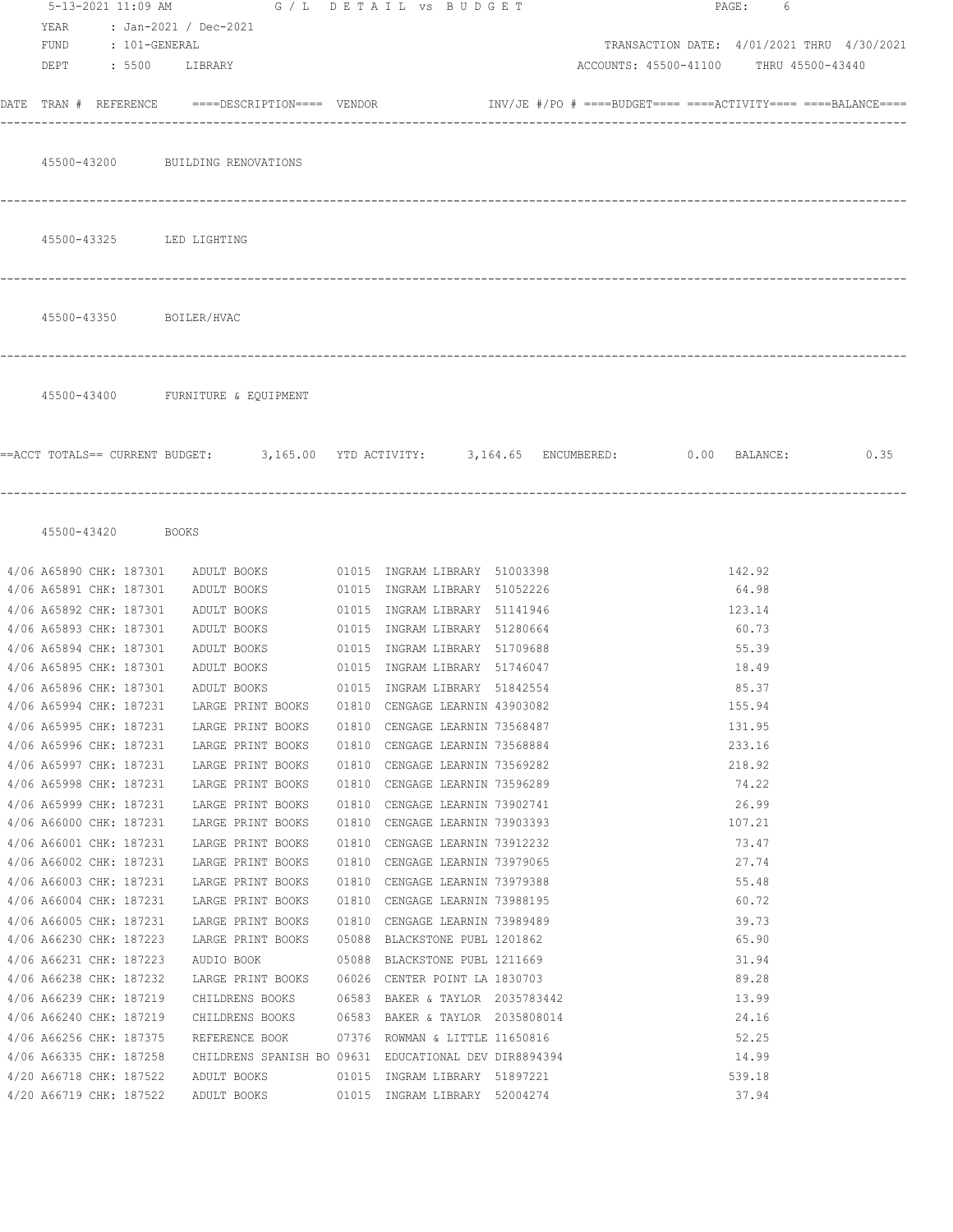|                          | 5-13-2021 11:09 AM G / L DETAIL VS BUDGET                                                            |                                |                                                                 | PAGE: 7 |                                            |
|--------------------------|------------------------------------------------------------------------------------------------------|--------------------------------|-----------------------------------------------------------------|---------|--------------------------------------------|
| YEAR                     | : Jan-2021 / Dec-2021                                                                                |                                |                                                                 |         |                                            |
| FUND : 101-GENERAL       |                                                                                                      |                                |                                                                 |         | TRANSACTION DATE: 4/01/2021 THRU 4/30/2021 |
| DEPT : 5500 LIBRARY      |                                                                                                      |                                | ACCOUNTS: 45500-41100 THRU 45500-43440                          |         |                                            |
|                          |                                                                                                      |                                | $INV/JE$ #/PO # ====BUDGET==== ====ACTIVITY==== ====BALANCE==== |         |                                            |
| 45500-43420 BOOKS        |                                                                                                      | $\star$ ( CONTINUED ) $\star$  |                                                                 |         |                                            |
|                          | 4/20 A66720 CHK: 187522 ADULT BOOKS 01015 INGRAM LIBRARY 52092493                                    |                                |                                                                 | 117.77  |                                            |
|                          | 4/20 A66805 CHK: 187471 LARGE PRINT BOOKS 01810 CENGAGE LEARNIN 74021905                             |                                |                                                                 | 28.49   |                                            |
|                          | 4/20 A66806 CHK: 187471 LARGE PRINT BOOKS                                                            | 01810 CENGAGE LEARNIN 74022232 |                                                                 | 80.22   |                                            |
|                          | 4/20 A67003 CHK: 187472 LARGE PRINT BOOKS 06026 CENTER POINT LA 1841116                              |                                |                                                                 | 465.86  |                                            |
|                          | 4/21 A67378 CHK: 187622 ACCT #5839 07141 FIRST NATIONAL 73826991                                     |                                |                                                                 | 53.29   |                                            |
|                          |                                                                                                      | ===APR TOTAL===                | 3,775.00 3,371.81 403.19                                        |         |                                            |
|                          | ==ACCT TOTALS== CURRENT BUDGET: 45,300.00 YTD ACTIVITY: 7,421.13 ENCUMBERED: 0.00 BALANCE: 37,878.87 |                                |                                                                 |         |                                            |
| 45500-43421 AUDIO-VISUAL |                                                                                                      |                                |                                                                 |         |                                            |
|                          | 4/20 A66995 CHK: 187462 AUDIO BOOKS 65088 BLACKSTONE PUBL 1213783                                    |                                |                                                                 | 93.89   |                                            |
|                          |                                                                                                      | ===APR TOTAL===                | 1, 166.67 93.89 1, 072.78                                       |         |                                            |
|                          | ==ACCT TOTALS== CURRENT BUDGET: 14,000.00 YTD ACTIVITY: 801.94 ENCUMBERED: 0.00 BALANCE: 13,198.06   |                                |                                                                 |         |                                            |
|                          | 45500-43440 COMPUTER HARDWARE                                                                        |                                |                                                                 |         |                                            |
|                          | ==ACCT TOTALS== CURRENT BUDGET: 301.00 TTD ACTIVITY: 300.57 ENCUMBERED: 0.00 BALANCE: 0.43           |                                |                                                                 |         |                                            |
|                          |                                                                                                      |                                |                                                                 |         |                                            |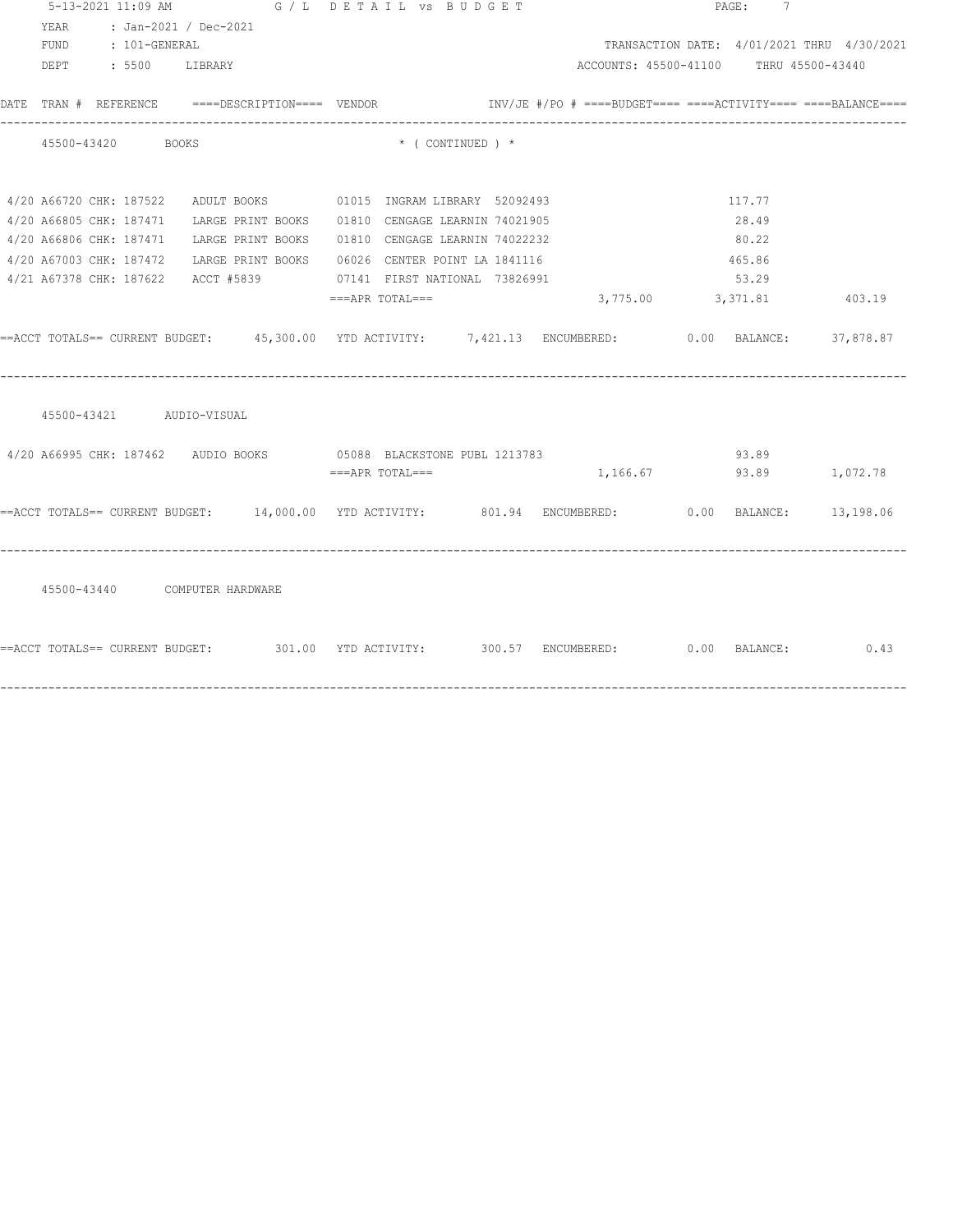|      |             | 5-13-2021 11:09 AM |                            | G / L DETAIL VS BUDGET |              |                                                                 | 8<br>PAGE: |                  |
|------|-------------|--------------------|----------------------------|------------------------|--------------|-----------------------------------------------------------------|------------|------------------|
|      | YEAR        |                    | : Jan-2021 / Dec-2021      |                        |              |                                                                 |            |                  |
|      | FUND        |                    | : 723-2009 STREET CONST    |                        |              | TRANSACTION DATE: 4/01/2021 THRU 4/30/2021                      |            |                  |
|      | DEPT        | : 5500             | ** INVALID DEPT **         |                        |              | ACCOUNTS: 45500-41100                                           |            | THRU 45500-43440 |
| DATE | TRAN #      | REFERENCE          | ====DESCRIPTION==== VENDOR |                        |              | $INV/JE$ #/PO # ====BUDGET==== ====ACTIVITY==== ====BALANCE==== |            |                  |
|      | 45500-42910 |                    | TRANSFER OUT               |                        |              |                                                                 |            |                  |
|      |             | REPORT TOTALS      |                            |                        |              |                                                                 |            |                  |
|      |             | CURRENT BUDGET     | PERIOD ACTIVITY            |                        | YTD ACTIVITY | ENCUMBERED                                                      |            | BALANCE          |
|      |             | 770,848.00         | 53,020.35                  |                        | 198,383.12   | 0.00                                                            |            | 572,464.88       |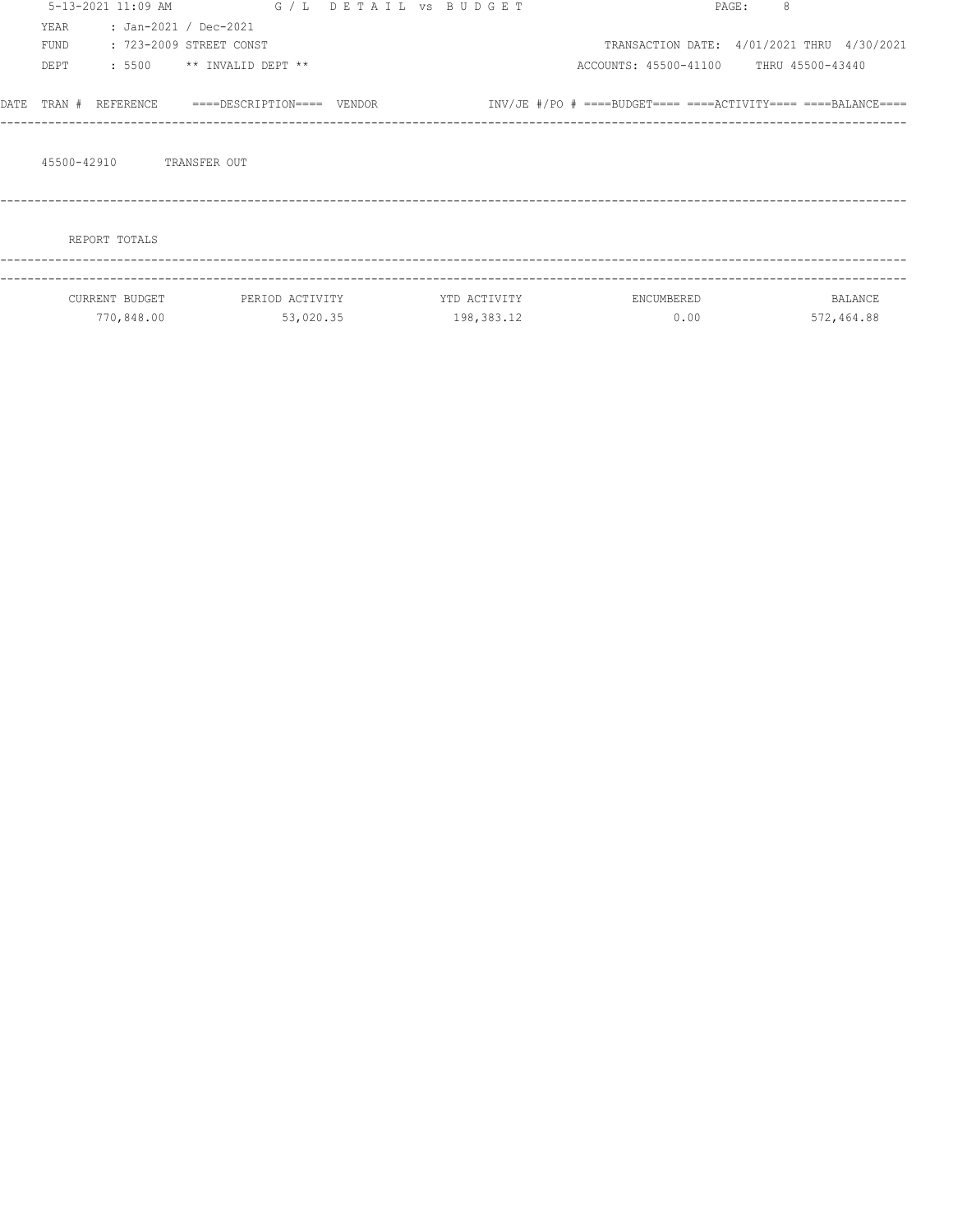| 5-13-2021 11:09 AM |            |                       | G/L | DETAIL VS BUDGET |                   |                       | 9<br>PAGE:               |                |
|--------------------|------------|-----------------------|-----|------------------|-------------------|-----------------------|--------------------------|----------------|
| YEAR               |            | : Jan-2021 / Dec-2021 |     |                  |                   |                       |                          |                |
| <b>FUND</b>        | $: * -ALL$ |                       |     |                  |                   | TRANSACTION DATE:     | 4/01/2021 THRU 4/30/2021 |                |
| DEPT               | : ALL      |                       |     |                  |                   | ACCOUNTS: 45500-41100 | THRU 45500-43440         |                |
|                    |            |                       |     |                  |                   |                       |                          |                |
|                    |            |                       |     |                  | DEPARTMENT TOTALS |                       |                          |                |
|                    |            |                       |     |                  |                   |                       |                          |                |
|                    |            |                       |     |                  |                   |                       |                          |                |
| DEPARTMENT         |            | ORIGINAL BUDGET       |     | CURRENT BUDGET   | PERIOD ACTIVITY   | YTD ACTIVITY          |                          | <b>BALANCE</b> |
| 5500               |            | 767,382.00            |     | 770,848.00       | 53,020.35         | 198,383.12            |                          | 572,464.88     |
|                    |            |                       |     |                  |                   |                       |                          |                |
| ===DEPT TOTALS===  |            | 767,382.00            |     | 770,848.00       | 53,020.35         | 198,383.12            |                          | 572,464.88     |
|                    |            |                       |     |                  |                   |                       |                          |                |

\*\*\*\*\*\*\* ACCOUNT TOTALS LIMITED BY GL ACCOUNT AUTHORIZATION \*\*\*\*\*\*\*\*\*\*\*